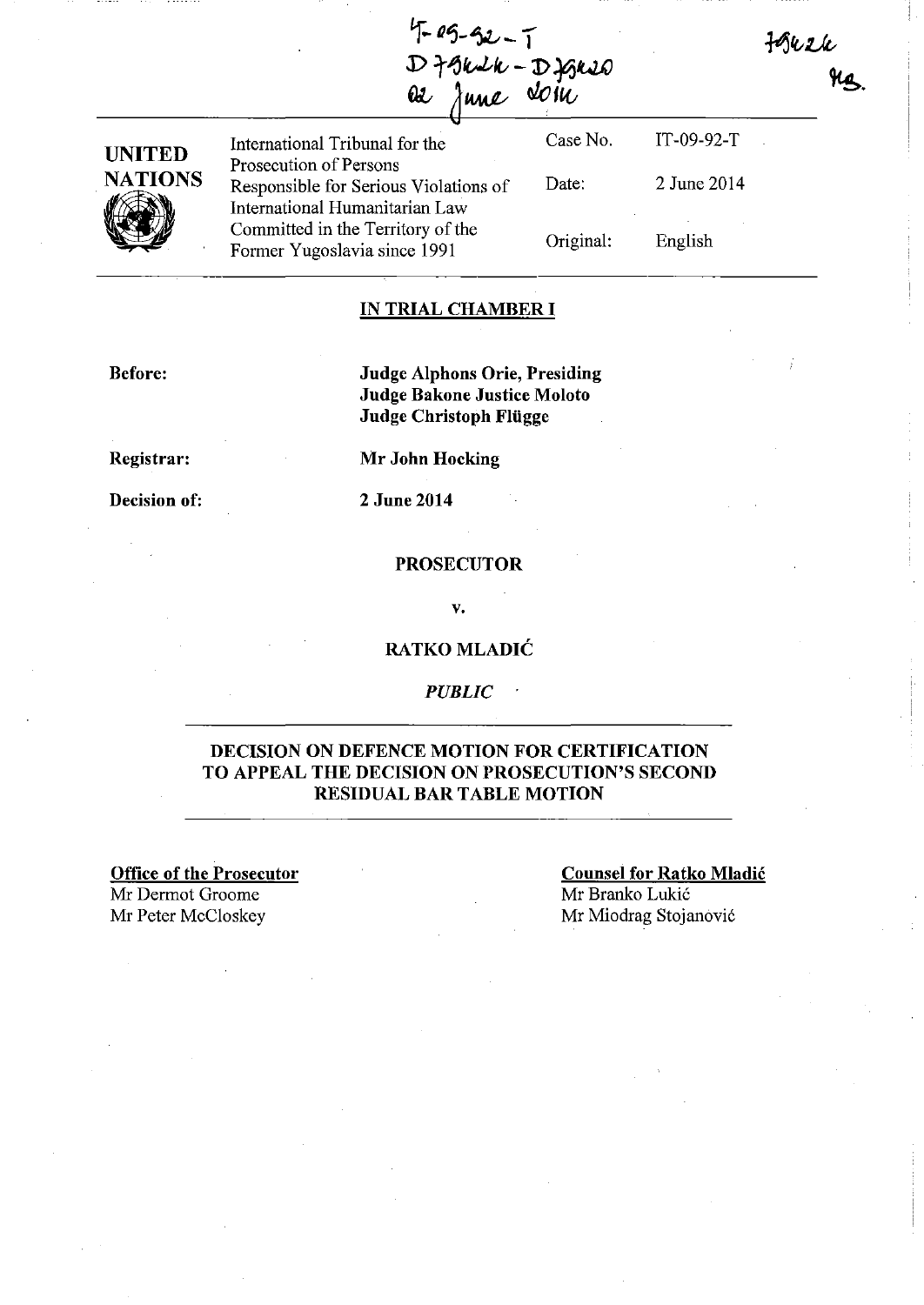### $1661$

## **I. PROCEDURAL HISTORY**

1. On II April 2014, the Chamber issued a decision admitting into evidence 23 documents ("Impugned Decision"),<sup>1</sup> On 17 April 2014, the Defence filed a motion seeking certification to appeal the Impugned Decision ("Motion").<sup>2</sup> The Prosecution did not file a response to the Motion.

## **II. SUBMISSIONS**

2. The Defence seeks certification to appeal the Impugned Decision on the basis of two grounds. The first ground is the Chamber's finding in paragraph 9 of the Impugned Decision in respect of documents that, in the Defence's view, relate to events outside of the Indictment's scope.<sup>3</sup> The second ground is the Chamber's finding in paragraphs 11 and 12 of the Impugned Decision, in respect of evidence which, according to the Defence, concerns live issues.<sup>4</sup> In connection with the test under Rule 73 (B) of the Rules of Procedure and Evidence ("Rules"), the Defence submits that the first prong thereof is met because the evidence in question relates to "allegations of criminal conduct through a *lCE* that are directly charged against the Accused."s The Defence further submits that the opportunity to stage a "confrontation and rebuttal of the origin of the evidence" is critical for upholding the rights of the Accused and for ensuring a fair trial.<sup>6</sup> The Defence submits, moreover, that the second prong of the test under Rule 73 (B) of the Rules is met because the Defence is at the stage of presenting its case and, if evidence outside of the scope of the Indictment needs to be rebutted, it will not only greatly expand and prolong the complexity and duration of the Defence case, but will also result in an "unfair resource drain".<sup>7</sup> The Defence also submits that the evidence in question is of such importance and significance that its admission, if deemed wrong, will affect all evidence to follow and necessarily influence the deliberations and the outcome of the trial.<sup>8</sup> On this basis, the Defence makes the assertion that a determination by the Appeals Chamber is now necessary to materially advance the proceedings.<sup>9</sup> Lastly, the Defence raises arguments which concern alleged judicial errors. 10

# **III. APPLICABLE LAW**

- 5 *Ibid.*
- Motion, para. 8.

- 7 Motion, para. 9.
- 8 Motion, para. 4.
- 9 *Ibid.*
- $10$  Motion, paras 10-13.

 $\mathbf{1}$ Decision on the Prosecution's Second Residual Bar Table Motion, 11 April 2014.

<sup>2</sup>  Defence Motion for Certification to Appeal the Decision on Prosecution's Second Residual Bar Table Motion, 17 Apri12014.  $\overline{3}$ 

<sup>4</sup>  Motion, para. 3.

<sup>6</sup>  *Ibid.*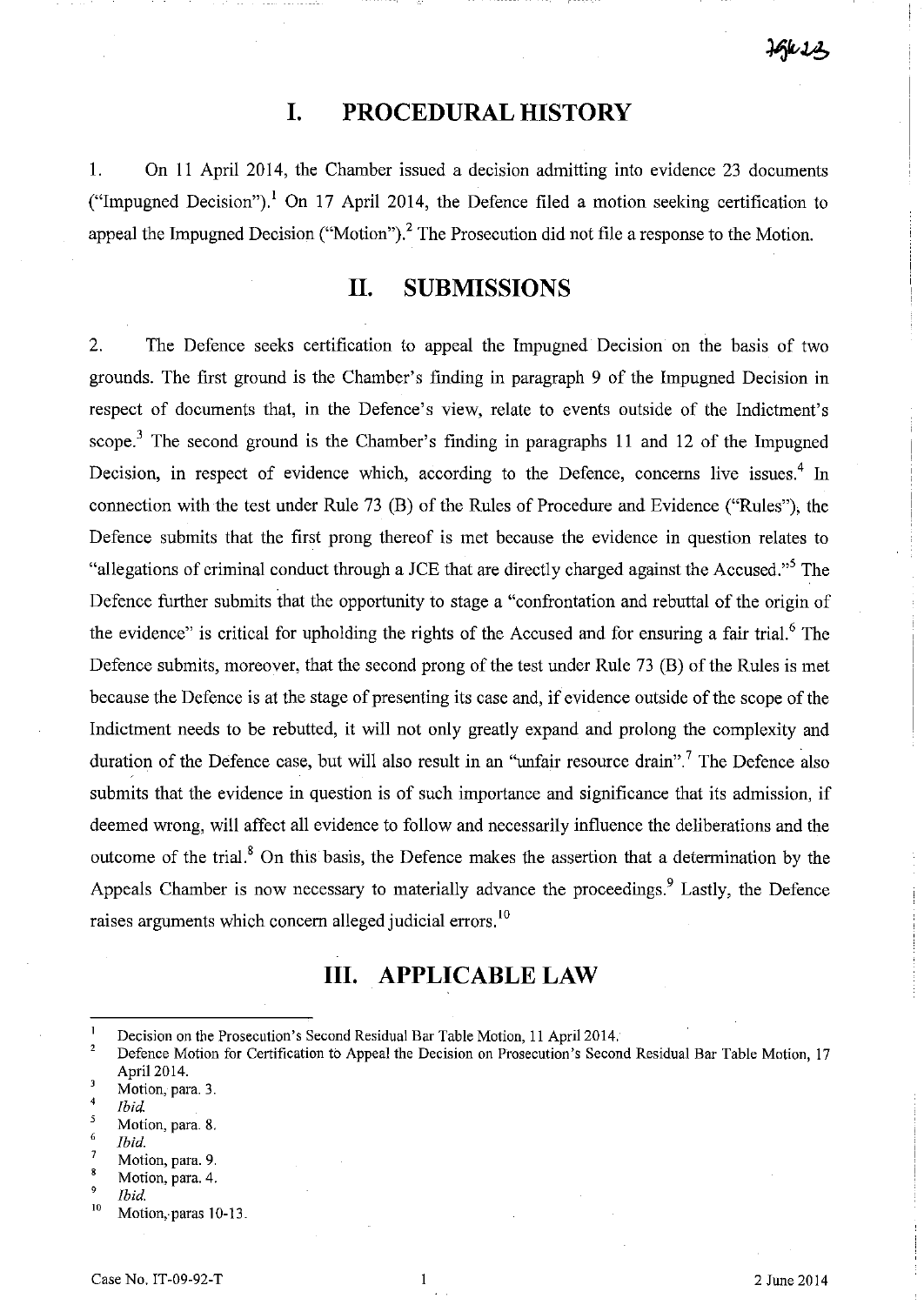3. Pursuant to Rule 73 (B) of the Rules, a trial chamber may grant certification of an interlocutory appeal if the impugned decision involves an issue that would significantly affect the fair and expeditious conduct of the proceedings or the outcome of the trial and for which, in the opinion of a trial chamber, an immediate resolution by the Appeals Chamber may materially advance the proceedings. The purpose of a request for certification to appeal is not to show that an impugned decision is incorrectly reasoned, but rather to demonstrate that the two cumulative conditions set out in Rule 73 (B) of the Rules have been met.<sup>11</sup> The Chamber further notes the permissive language of Rule 73 (B) of the Rules, whereby even when both requirements of the rule are satisfied, certification is not automatic and remains at the discretion of the trial chamber.

### **IV. DISCUSSION**

4. As the first preliminary matter, the Chamber notes that it understands the Defence's references to paragraphs 9, **11,** and 12 of the Impugned Decision to mean that the Defence is seeking certification to appeal the admission into evidence of 8 documents from the 23 documents that were admitted into evidence in the Impugned Decision. In the Impugned Decision, the eight documents in question were referred to as the "Babic Intercepts" and currently bear the exhibit numbers P6499 up to and including P6506.<sup>12</sup>

5. As the second preliminary matter, the Chamber notes that the Defence, although having correctly set out the applicable law, incorrectly premises many of its arguments for certification to appeal on alleged judicial errors.<sup>13</sup> The Trial Chamber reminds the Defence, as it has done on a number of occasions,<sup>14</sup> that the appropriate stage for presenting arguments concerning judicial errors is in an appeal itself, not in a request for certification to appeal. Accordingly, the parts of the Motion concerned with alleged judicial errors will not be considered in this decision.

6. The Defence submits that the two cumulative criteria for granting certification are met, yet fails to provide detailed arguments or reasons to support this proposition. The Chamber notes that merely reciting the language of Rule 73 (B) is insufficient. Moreover, the Defence considers the allegations of criminal conduct by the Accused through his participation in a joint criminal

<sup>&</sup>lt;sup>11</sup> Decision on the Defence Motion for Certification to Appeal the Decision on Submissions Relative to the Proposed "EDS" Method of Disclosure, 13 August 2012 ("EDS Certification Decision"), para. 3.

<sup>&</sup>lt;sup>12</sup> See Impugned Decision, para. 7. Throughout the Motion, the Defence refers to the Babić Intercepts as "Babić" **Documents" .** 

<sup>13</sup>*See* Motion, paras 10-13.

See e.g. Decision on the Defence Motions for Certification to Appeal the Decisions on the Prosecution Motion for Judicial Notice of Adjudicated Facts, 27 June 2012, para. IS; EDS Certification Decision, para. 4; Decision on Defence Motions for Reconsideration and Certification to Appeal the Decision on Defence Motion Seeking Adjustment of the Trial Schedule, 22 August 2013, para. 4; Decision on Defence Motion for Certification to Appeal Oral Decision Admitting Witness van der Weijden's Expert Report, 13 September2013, para. 7.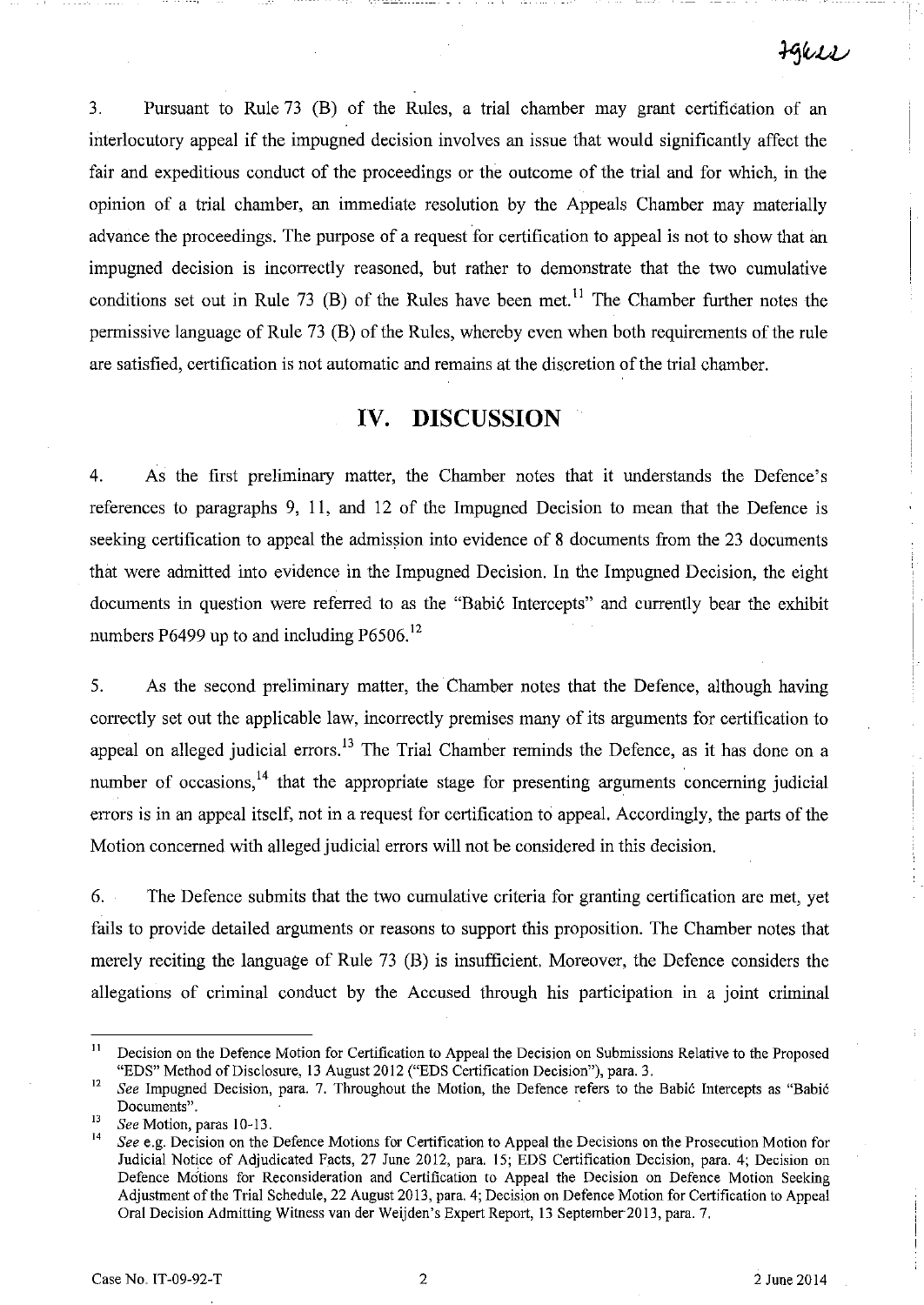enterprise to amount to a live issue. The Chamber, however, emphasizes that it is insufficient to argue that simply because the evidence that was found admissible in an impugned decision relates to a live issue, that decision is one involving a matter which would significantly affect the fair and expeditious conduct of the proceedings or the outcome of the trial.

7. With respect to the first prong of the test under Rule 73 (B) of the Rules, the Chamber considers that the issue at hand is whether the admission of the Babić Intercepts would significantly affect the fairness of the proceedings or the outcome of the trial. In general, this issue cannot be reasonably expected to be determined at this stage, as the Chamber will have to evaluate all of the evidence it has received at the end of the trial.<sup>15</sup> With respect to certain pieces of evidence, for example those obtained in the manner described under Rule 95 of the Rules, a decision on admission in itself may significantly affect the fairness of the proceedings.<sup>16</sup> However, the Defence has not made specific submissions in this respect. For this reason, the Impugned Decision cannot be considered to significantly affect the fair and expeditious conduct of the proceedings or the outcome of the trial.

8. As the first prong of Rule 73 (B) of the Rules has not been met, and the requirements of this provision being cumulative in nature, there is no need to determine whether the second prong thereof has been met.

**<sup>15</sup>***Prosecutor v. Jovica Stanisic and Franko S;mafovi6,* **Case No. IT -03-69-T, Decision on Simatovic Defence**  Request for Certification to Appeal (Babic), 17 February 2011, para. 9; *see* also *Prosecutor v. Radovan Karadzic,*  Case No. IT-95-5118-PT, Decision on Accused's Application for Certification to Appeal Decision on Rule 92 *quater,* (Witness KDZI98), 31 August 2009, para. 12.

**<sup>16</sup> Under certain conditions, a decision on the admission of evidence in itself may also significantly affect the outcome**  of the trial. *See* e.g. Prosecutor v. Ante Gotovina et aI., Case No. IT-06-90-T, Decision on Cermak and Markae Defence Requests for Certification to Appeal the Trial Chamber Decision of 21 April 2010 to Reopen the Prosecution's Case, 10 May 2010, para. 7.